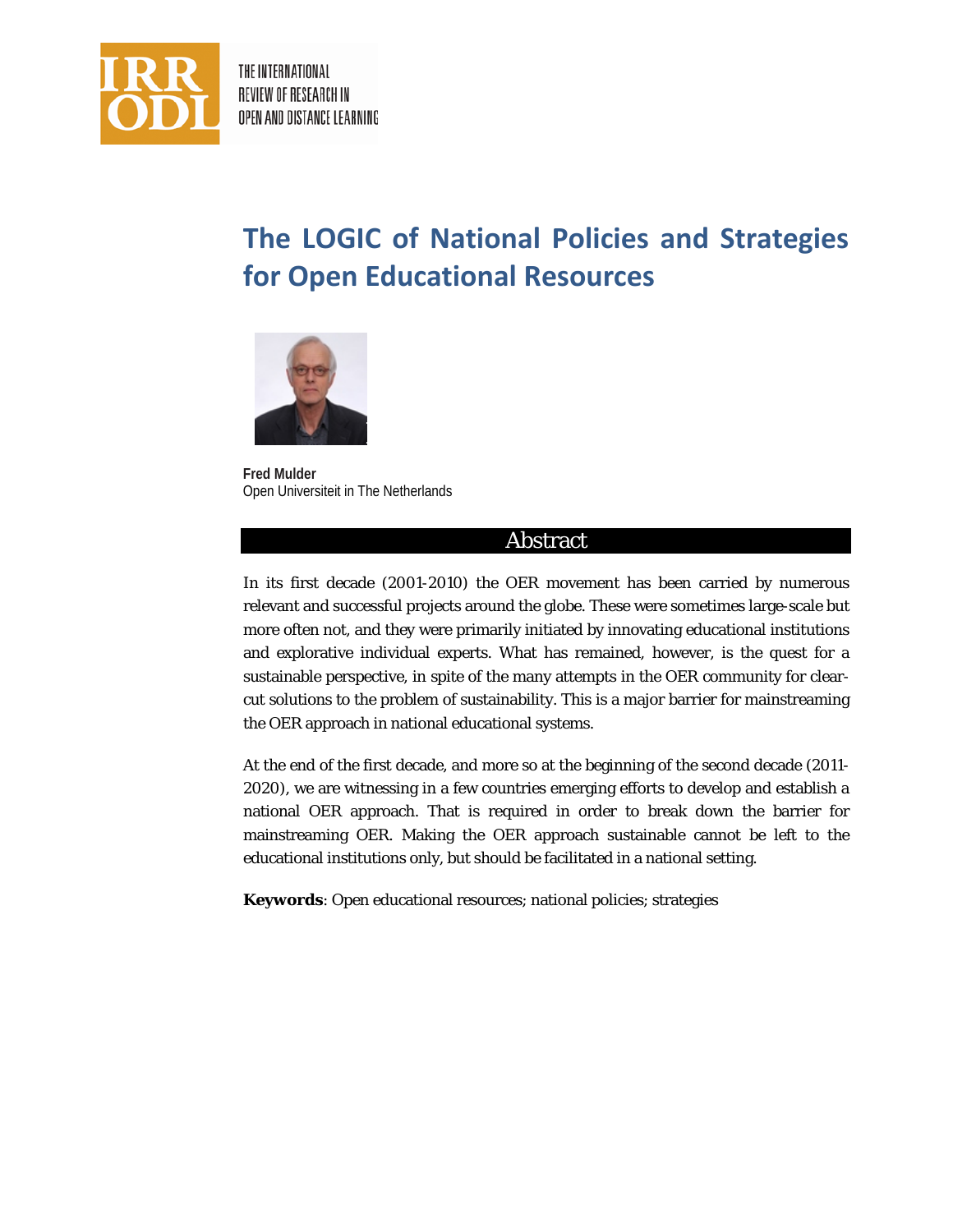### National Initiatives

India was the first country to adopt OER in its *Report to the Nation 2007* and with its launch of the National E-content and Curriculum Initiative (National Knowledge Commission, 2007; Vijay Kumar, 2009). The Netherlands followed in 2009 with their Wikiwijs Program which aims at mainstreaming OER in all educational sectors, from primary through university education. It has been running from 2009 until 2013 with a total budget of 8 million euros and OUNL is one of the two leading partners. In 2011 the US Departments of Labor and Education started a four-year 2 billion dollar program in which among other activities OER will be developed for community colleges and career training.

Many other countries (for example, Brazil, China, Indonesia, Japan, Korea, Poland, South Africa, Turkey, UK, Vietnam) have introduced specific measures or subsidies in order to stimulate OER. Some of these countries are considering a national OER approach.

### The Dutch Case: Wikiwijs

Wikiwijs is a rather ambitious and complex program, which is at the forefront of emerging national policies and strategies. It was launched by the Dutch minister of education in December 2008 and received broad support from all political parties in Parliament by April 2009, starting in the summer of 2009, a remarkably fast process! The intended effects on society are improved quality, efficiency, and services in teaching and learning.

Wikiwijs is primarily created for and by educators (teachers and professors), although others (experts, practitioners, students, etc.) can use it and contribute as well. Therefore ownership of Wikiwijs lies in the educational field, that is, in the first place with users. The five-year budget of 8 million euros does not allow Wikiwijs to make payments for the development of content/learning materials, purchasing licenses for software, or for support facilities and tools. The development of content itself is supposed to be done in general by the publicly funded educational institutions and organizations within their regular budgets. The Wikiwijs program is carried by the following areas of activity: content, professionalism, accessibility/technology, communities, research, communication, and program management (Mulder, 2009).

From 2009 until 2011 Wikiwijs was in its initial implementation stage with intense user evaluation, many committed stakeholders, and good progress, but there were also bottlenecks and lessons learned, which informed the Program Plan for the next stage towards a sustainable perspective (Wikiwijs, 2011). This stage is to be characterized by user participation, a differentiation from the generic approach into the specific educational sectors, and the establishment of firm ownership with relevant partners in those sectors.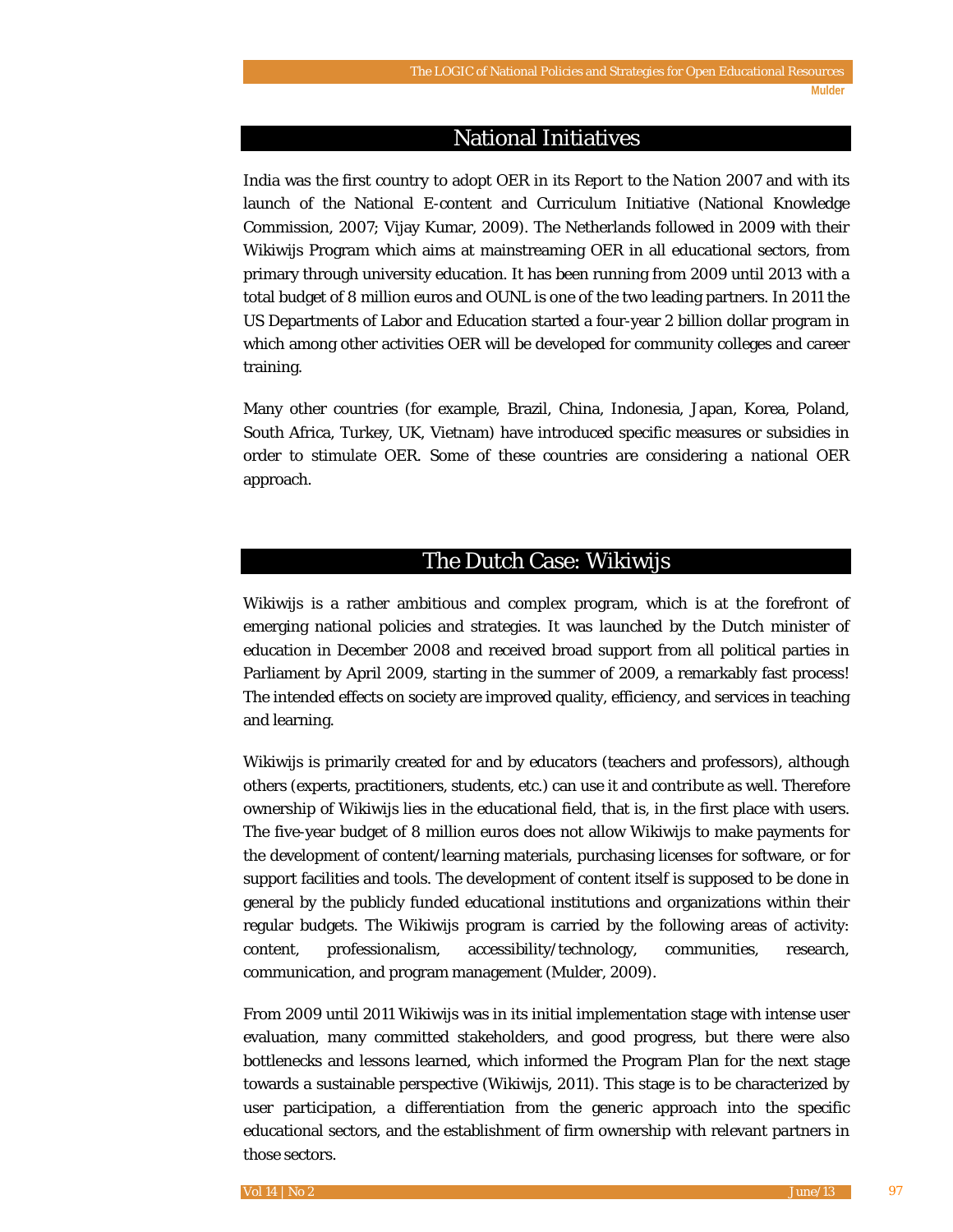In Figure 1 we show a tree of objectives derived from the operation and evaluation of Wikiwijs 2009-2011, which have supported the activities and the further development of Wikiwijs 2011-2013.



*Figure 1*. An objectives tree for Wikiwijs 2011-2013.

# National OER Strategy According to Wikiwijs

The Program Plan 2011-2013 reaffirms its support for primary to university education and the freedom of teachers to use open (and closed) OER. It calls for the development of a central repository of OER where teachers can develop and share their creations or adapt them to work with closed resources (Wikiwijs, 2011).

# "Knowledge is a Public Good"

This almost trivial sounding notion is included as one of the concluding statements in a report published by the Taskforce on OER of the ICDE (International Council for Open and Distance Education). Sustainability should not be taken for granted - it requires public funding (Mulder & Rikers, 2008). Similar statements or implications related to the "knowledge is a public good" notion can be recorded from other sources including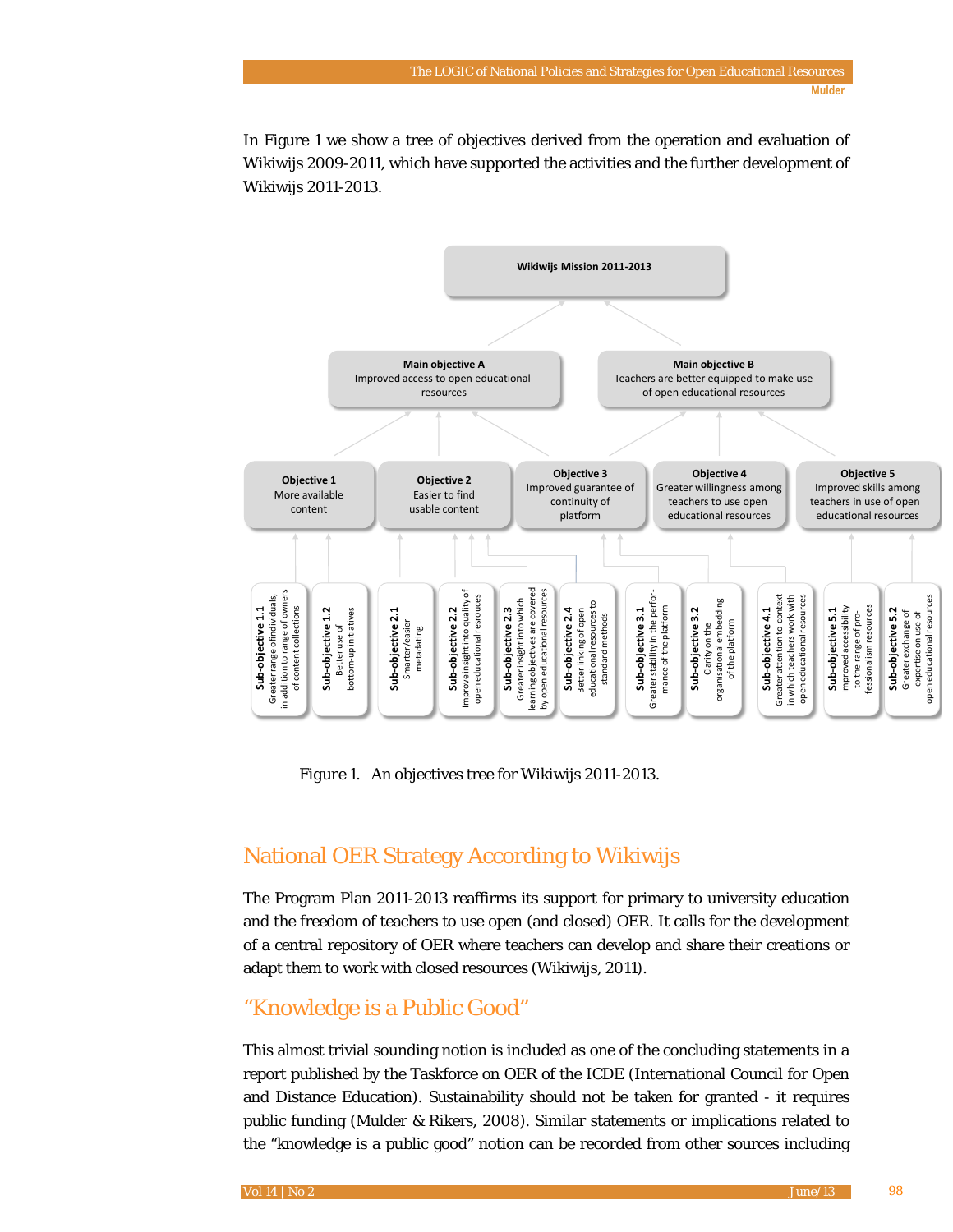the Cape Town Open Education Declaration (2007) and the US government, which supports opening government content as a cost-efficient method of improving teaching quality (Plotkin, 2010).

# Government's Responsibilities

John Daniel has referred to the *iron triangle*, spanned by three sides: one for access, one for quality, and one for cost. It is called an iron triangle because improvement of one of these three performance indicators will inevitably deteriorate one of the two or both other performance indicators if circumstances and conditions are not changed. However, he claims that the use of technology could break down this impasse (Daniel, 2009).

In this paper we present a modification of this model, which is different in three ways.

- 1. The performance indicators are accessibility, quality, and efficiency. The first two correspond to the first two in the iron triangle, and for both, maximization is the target. As a third indicator we have chosen costefficiency rather than cost, giving the advantage that then for all three indicators maximization is the aim (and not - as with cost - minimization).
- 2. The intervention should not be the use of technology in general but more specifically the utilization of OER. This will reinforce the argument because there will be less doubt with respect to the effectiveness of any specific intervention with OER.
- 3. Instead of a planar (2-dimensional) triangle, a 3-dimensional representation better fits the modelling with three performance indicators.

# Education Performance in 3D

Figure 2(a) shows such a 3D representation of the performance of Dutch education at a certain moment with values along the three axes for accessibility, quality, and costefficiency. These are interconnected through a three-point plane. Suppose one wants to improve the performance in efficiency. In Figure 2(b) we see an example (in red), where indeed cost-efficiency is increasing, however at the cost of both quality and accessibility, which are decreasing. Figure 2(c) presents another example where the performance in quality is better, but this goes hand-in-hand with lower cost-efficiency and more or less equal accessibility.

Figure 2 illustrates the deadlock situation (i.e., with unaltered circumstances and conditions).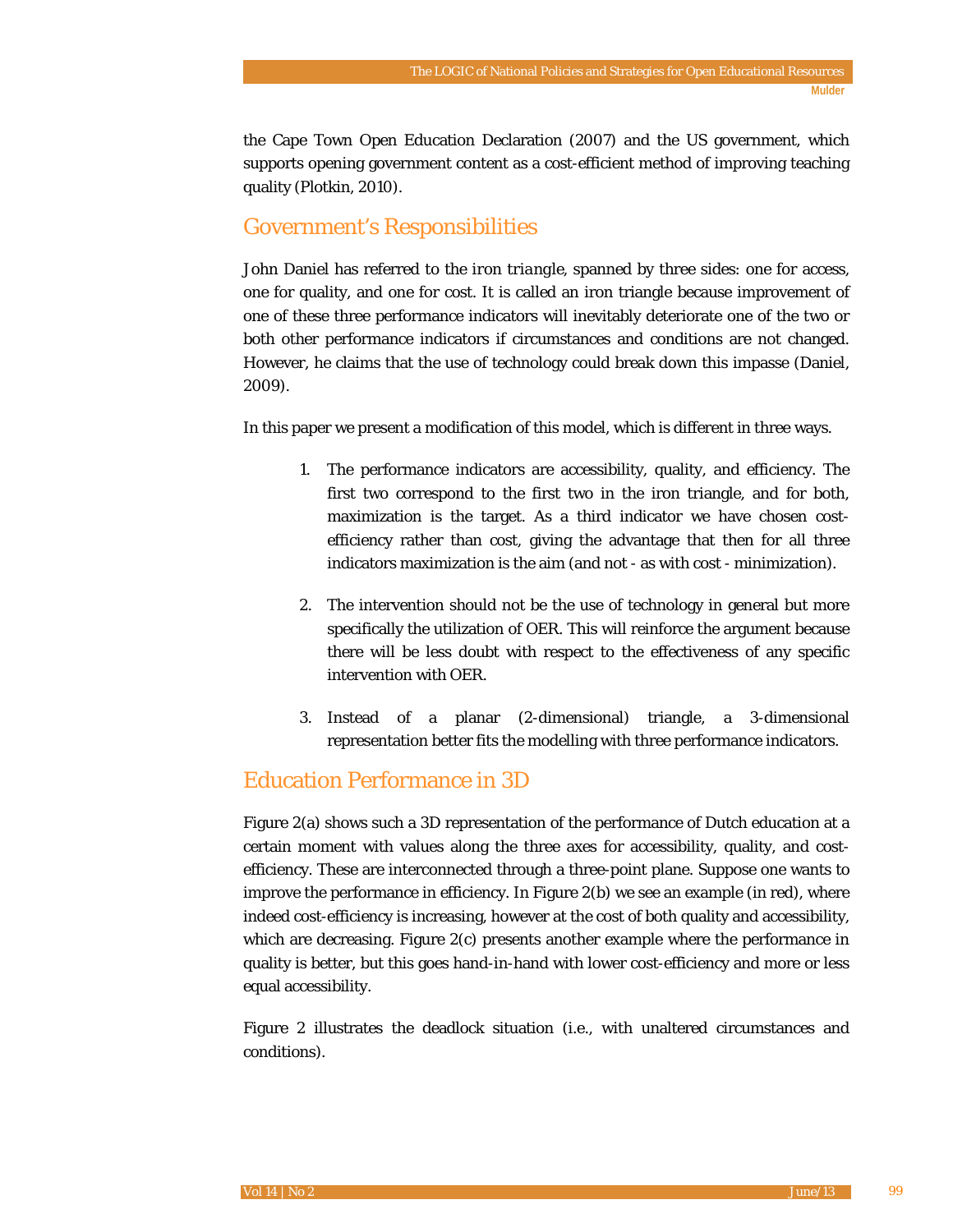

*Figure 2.* Performance of Dutch education along the three axes accessibility, quality, and efficiency.

If circumstances and conditions do change, the pattern can look different. A radical system intervention with OER (see Figure 2(d)) is an example of an innovation, which can result in simultaneous performance improvement in all three dimensions. Indeed, the accessibility of the learning materials is at a maximum with their full and free online availability. And the quality is being served with OER, because many more experts and users are involved in the development of the learning materials, which moreover are evaluated, corrected, and reviewed. Finally, cost-efficiency is promoted since there is actually no rationale any more for multiple full-scale development of courses on the same subject with similar learning objectives by different educational institutions. And one could add that OER also contributes to an extra (fourth) dimension of innovation.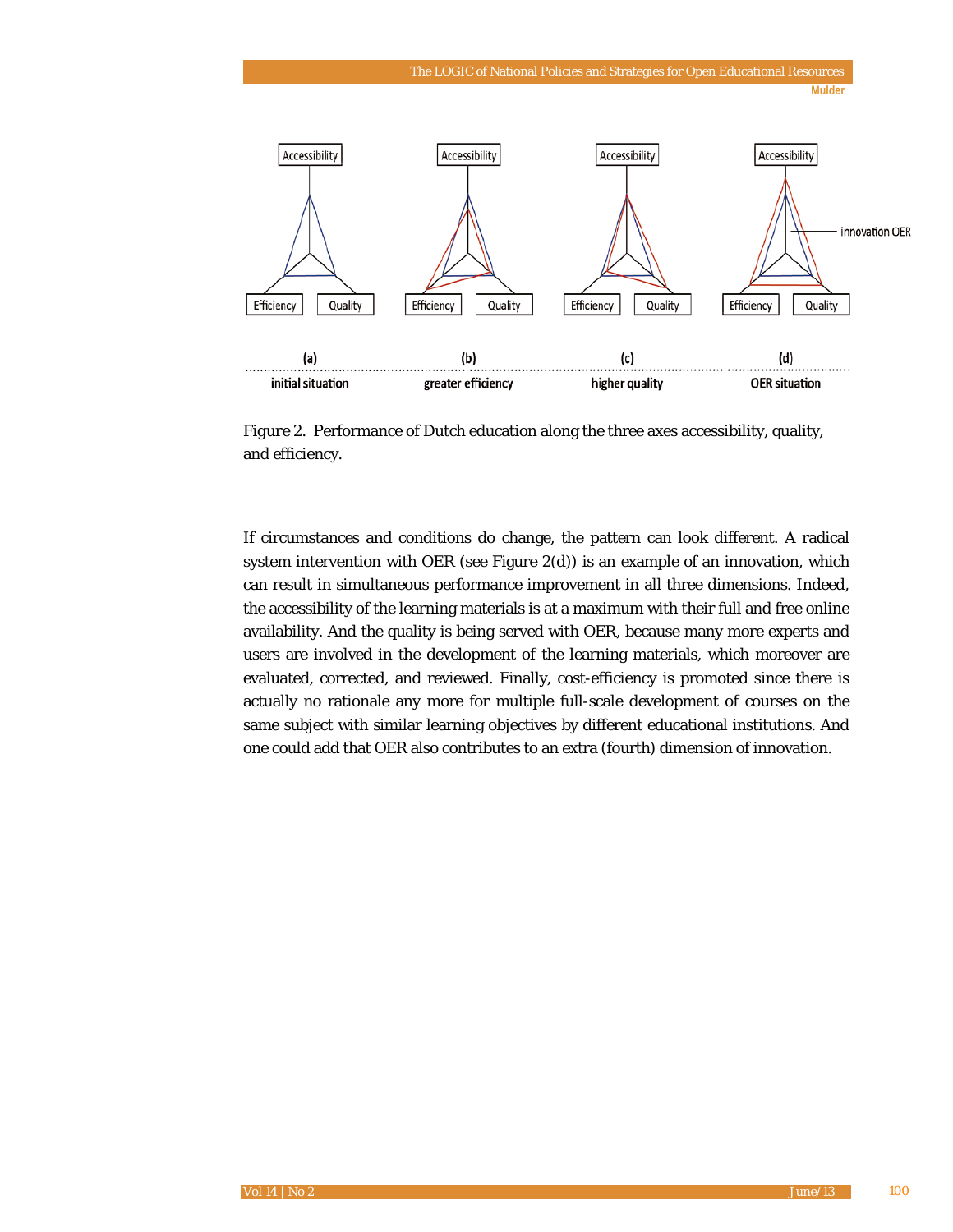### **Conclusions**

The title of this paper, The LOGIC of National Policies and Strategies for Open Educational Resources*,* can now be appreciated.

- A. The more or less general institutional OER sustainability bottleneck can be overcome through national OER policies and strategies.
- B. In this context, it is appropriate to refer to the three-fold responsibility of governments for education, namely to promote and ensure accessibility, quality, and efficiency.
- C. The national performance in these three dimensions is deadlocked, which means that a simultaneous performance improvement in all three is not possible, at least not under unaltered circumstances and conditions.
- D. This education 3D performance deadlock can be removed by a radical system intervention with OER.
- E. By mainstreaming OER in all educational sectors, as intended in Wikiwijs, the government takes responsibility for the sustainability of such an OER based educational system.
- F. OER represents a significant innovation in our knowledge-based society and, for example, offers the European Union (EU) a potent recipe in its 2020 modernization agenda for higher education.

A final remark should be made here, namely that mainstreaming OER through a national approach does not necessarily increase the macro budget for education. A limited reallocation, for example resulting in an OER fund, which is skimmed from the overall education budget, seems sufficient. It's as simple as that.

### Epilogue

There is a growing interest in national OER policies and strategies, not only in countries but also in international organizations like UNESCO, OECD, EU, and COL (Commonwealth of Learning).

In 2011, for example, OECD decided to create a survey on OER in the OECD membership by distributing to all OECD countries a questionnaire containing a range of questions on the status of OER involvement and activity with a special focus on national policy matters. The response rate was very high (over 80%) and the response content was certainly relevant and encouraging in that it showed a widespread interest, increasing activity, and a surprising attention to policy matters in OER (OECD, 2012).

In June 2012 UNESCO organized the World Open Educational Resources Congress in its headquarters in Paris in full partnership with COL. This was the finale of a joint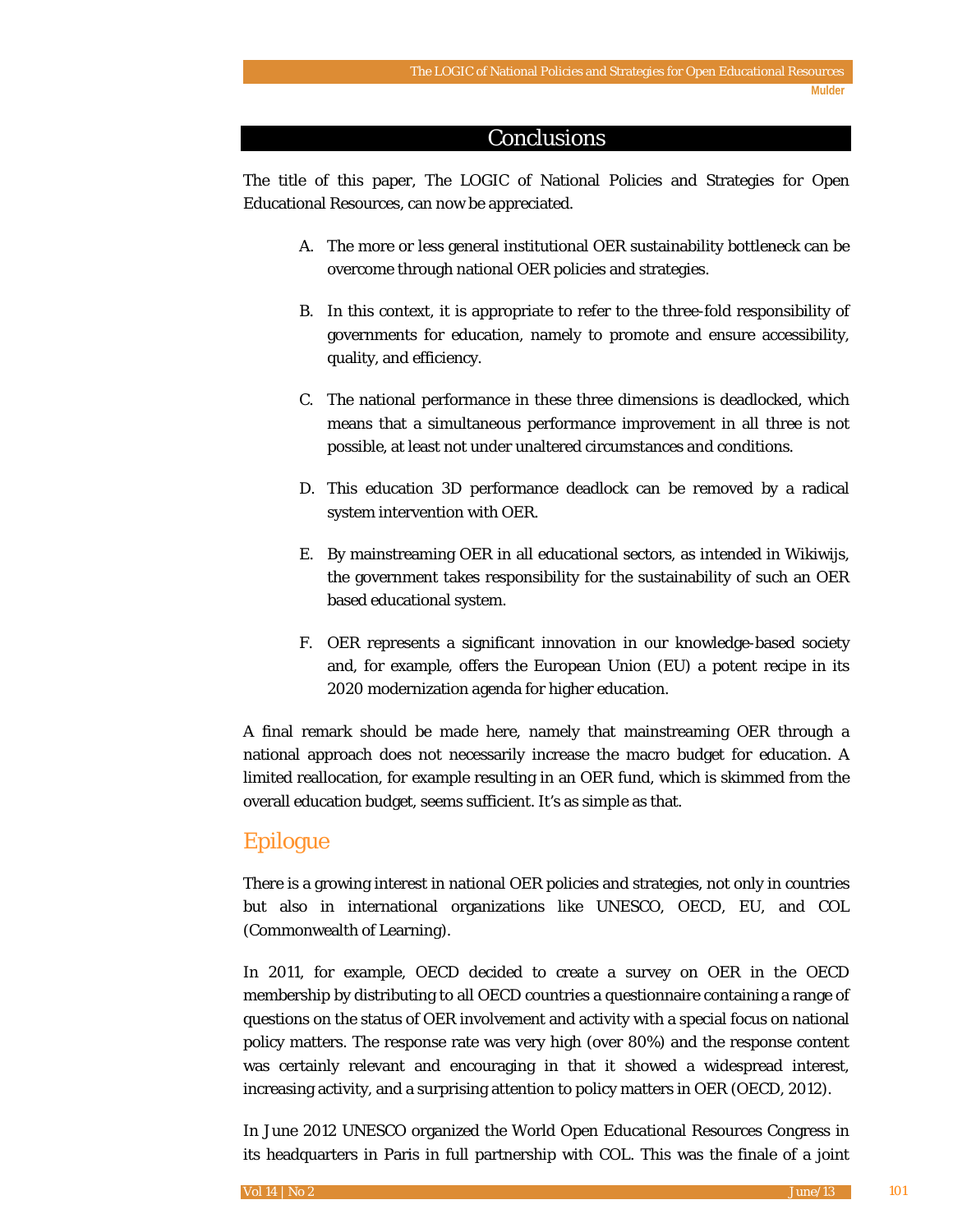COL/UNESCO project called Fostering Governmental Support for Open Educational Resources Internationally*.* In the build-up to this congress six regional policy forums were organized, and these were preceded by a two-year COL/UNESCO project entitled Taking OER beyond the OER Community: Policy and Capacity, which included the publication of two documents: *A Basic Guide to Open Educational Resources* and *Guidelines for OER in Higher Education.*

In the first half of 2012 UNESCO sent an OER questionnaire to all UNESCO member countries, which was similar to the OECD OER questionnaire (a few questions were not included). This is important since it is therefore possible to link the data from both questionnaires. The results were presented at the World OER Congress in June and the UNESCO Declaration on OER was adopted at the World OER Congress.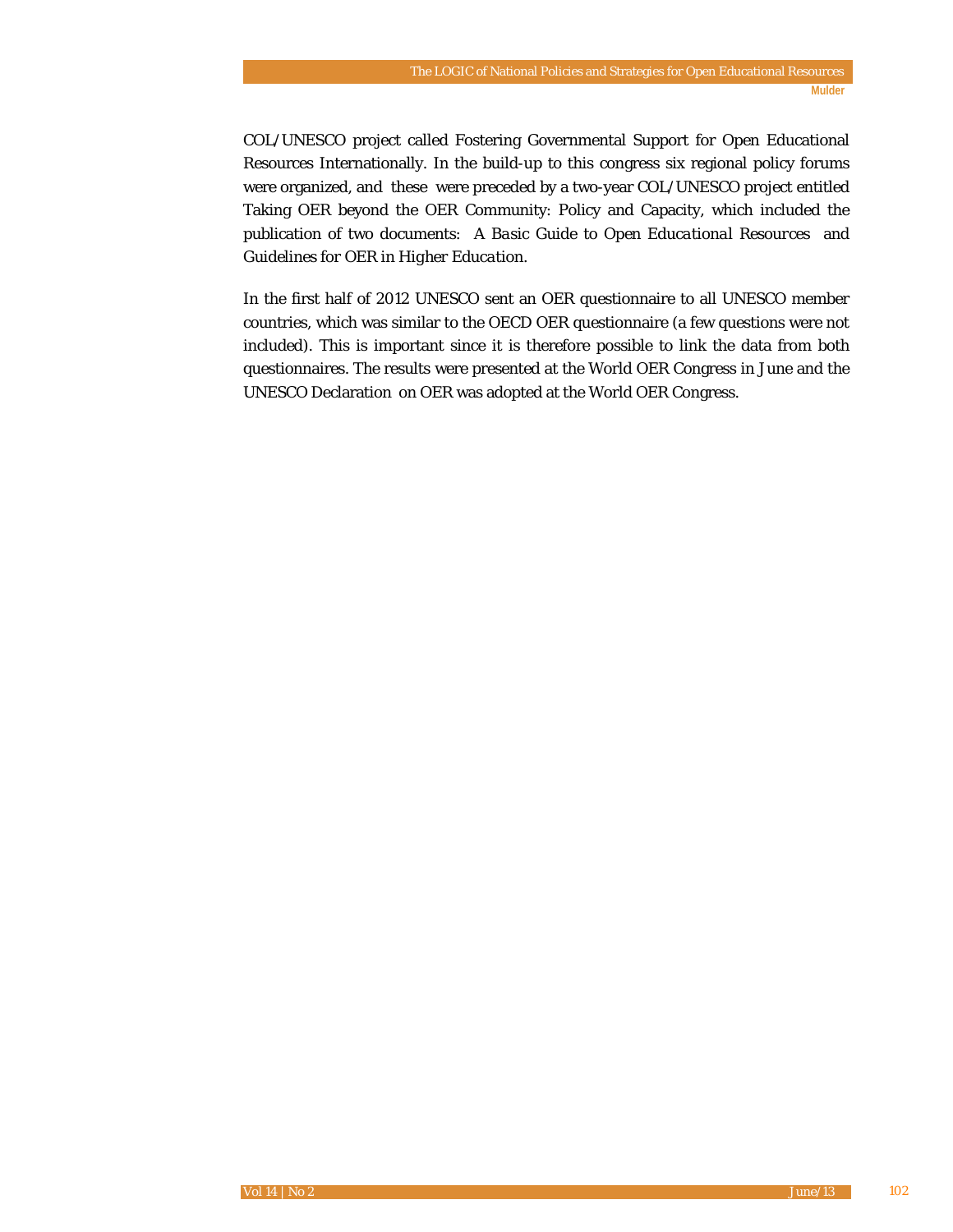### References

- Daniel, J. (2009). *Internationalisation, regionalisation and globalisation: Breaking out of the iron triangle*. Speech at the 2009 UNESCO World Conference on Higher Education in Paris, France. Retrieved from [http://www.col.org/resources/speeches/2009presentation/Pages/2009-07-](http://www.col.org/resources/speeches/2009presentation/Pages/2009-07-06.aspx) [06.aspx](http://www.col.org/resources/speeches/2009presentation/Pages/2009-07-06.aspx)
- Mulder, F. (2009). *The Dutch case with OER: An emerging national strategy*. Keynote address at OpenEd 2009 in Vancouver, Canada. Retrieved from <http://openedconference.org/2009/archives/1069>
- Mulder, F. (2010). *Open ….* Address during the Rectorate handover at Open Universiteit in Heerlen, The Netherlands. Retrieved from [http://www.ou.nl/Docs/dies%20natalis/Redeboek%20rectoraatsoverdracht%2](http://www.ou.nl/Docs/dies%20natalis/Redeboek%20rectoraatsoverdracht%202010_DEF.pdf) [02010\\_DEF.pdf](http://www.ou.nl/Docs/dies%20natalis/Redeboek%20rectoraatsoverdracht%202010_DEF.pdf)
- Mulder, F., & Rikers, J. (Eds). (2008). *A golden combi?! – OER and open, flexible and distance learning* (Final Report ICDE Global Taskforce on OER). Oslo: ICDE. Retrieved from [http://www.icde.org/Final+Report+from+the+OER+Task+Force.9UFRzG4\\_.i](http://www.icde.org/Final+Report+from+the+OER+Task+Force.9UFRzG4_.ips) [ps](http://www.icde.org/Final+Report+from+the+OER+Task+Force.9UFRzG4_.ips)
- National Knowledge Commission. (2007). *Report to the Nation 2007.* New Delhi: Government of India. Retrieved from <http://knowledgecommission.gov.in/reports/report07.asp>
- OECD (2012) / Hylén, J., Van Damme, D., Mulder, F., & D'Antoni, S. (2012). *Open educational resources:Aanalysis of responses to the OECD country questionnaire* (OECD Education Working Papers No. 76). Paris: OECD Publishing. Retrieved fro[m http://dx.doi.org/10.1787/5k990rjhvtlv-en](http://dx.doi.org/10.1787/5k990rjhvtlv-en)
- Plotkin, H. (2010). *Free to learn. An open educational resources policy development guidebook for community college governance officials*. San Francisco: Creative Commons. Retrieved from [http://wiki.creativecommons.org/Free\\_to\\_Learn\\_Guide](http://wiki.creativecommons.org/Free_to_Learn_Guide)
- Vijay Kumar, M.S. (2009). Open educational resources in India's national development. *Open Learning*, *24*(1), 77-84. Retrieved from <http://www.informaworld.com/smpp/title~content=g909097565~db=all>
- Wikiwijs (2011). Wikiwijs Program Plan 2011-2013: Open educational resources via Wikiwijs in a sustainable perspective. Retrieved from [http://openserviceblog.files.wordpress.com/2011/09/110815-wikiwijs](http://openserviceblog.files.wordpress.com/2011/09/110815-wikiwijs-program-plan-2011-2013-def.pdf)[program-plan-2011-2013-def.pdf](http://openserviceblog.files.wordpress.com/2011/09/110815-wikiwijs-program-plan-2011-2013-def.pdf)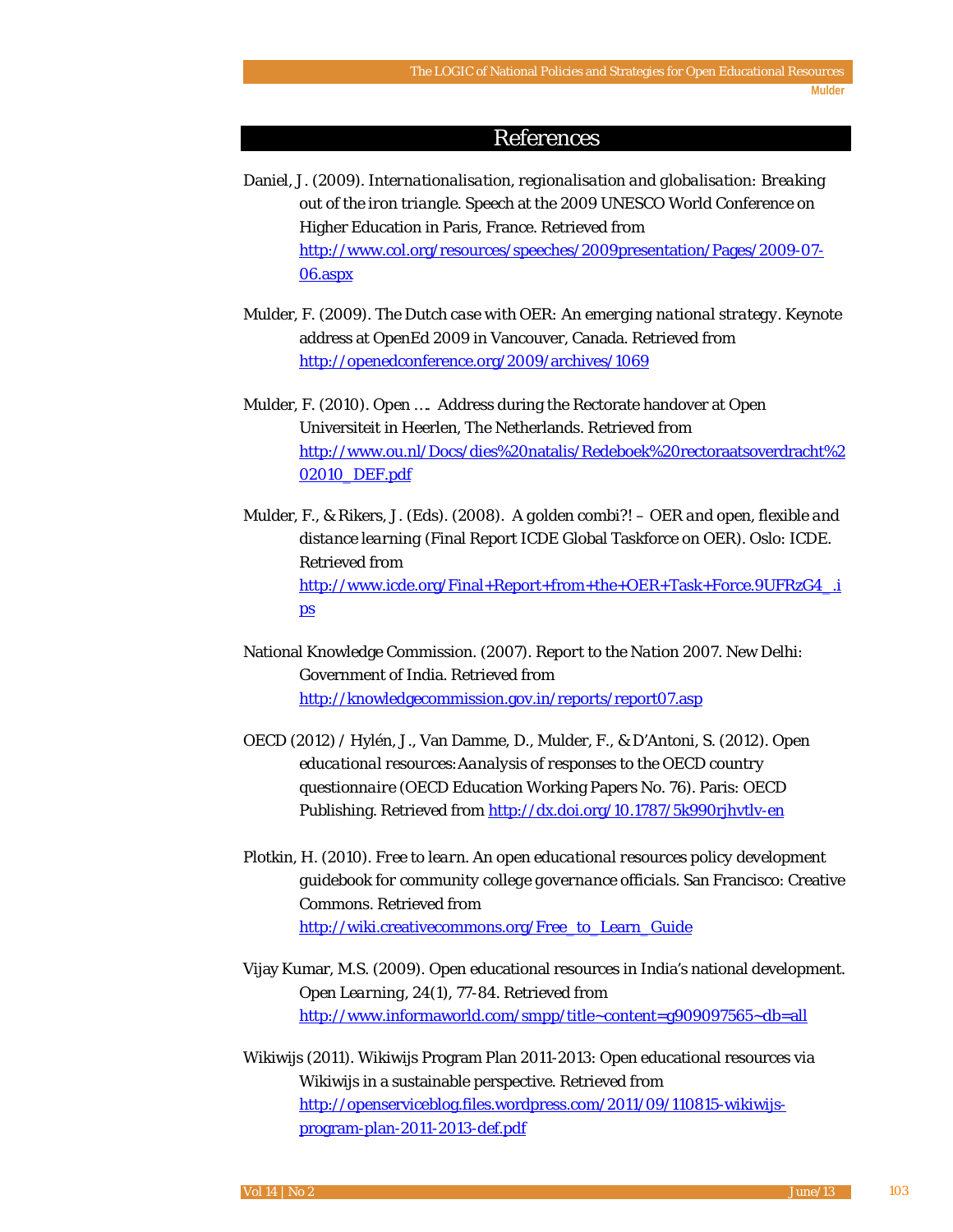#### **URLs**

CapeTown-2007

<http://www.capetowndeclaration.org/read-the-declaration>

CC-Plotkin

[http://wiki.creativecommons.org/Free\\_to\\_Learn\\_Guide](http://wiki.creativecommons.org/Free_to_Learn_Guide)

COL-UNESCO-BasicGuide

<http://www.col.org/resources/publications/Pages/detail.aspx?PID=357>

COL-UNESCO-GuideLines

<http://www.col.org/resources/publications/Pages/detail.aspx?PID=364>

ICDE-OERTF-2008

[http://www.icde.org/Final+Report+from+the+OER+Task+Force.9UFRzG4\\_.ips](http://www.icde.org/Final+Report+from+the+OER+Task+Force.9UFRzG4_.ips)

NKC-India-2007

<http://knowledgecommission.gov.in/reports/report07.asp>

OpenEd-2009

<http://openedconference.org/2009/archives/1069>

OpenLearning-Special Issue

<http://www.informaworld.com/smpp/title~content=g909097565~db=all>

OU-rect-2010

[http://www.ou.nl/Docs/dies%20natalis/Redeboek%20rectoraatsoverdracht%202010\\_](http://www.ou.nl/Docs/dies%20natalis/Redeboek%20rectoraatsoverdracht%202010_DEF.pdf) [DEF.pdf](http://www.ou.nl/Docs/dies%20natalis/Redeboek%20rectoraatsoverdracht%202010_DEF.pdf)

TAACCCT

<http://creativecommons.org/taa-grant-program>

UNESCO Declaration on OER

[http://www.unesco.org/new/fileadmin/MULTIMEDIA/HQ/CI/CI/pdf/Events/Paris%](http://www.unesco.org/new/fileadmin/MULTIMEDIA/HQ/CI/CI/pdf/Events/Paris%20OER%20Declaration_01.pdf) [20OER%20Declaration\\_01.pdf](http://www.unesco.org/new/fileadmin/MULTIMEDIA/HQ/CI/CI/pdf/Events/Paris%20OER%20Declaration_01.pdf)